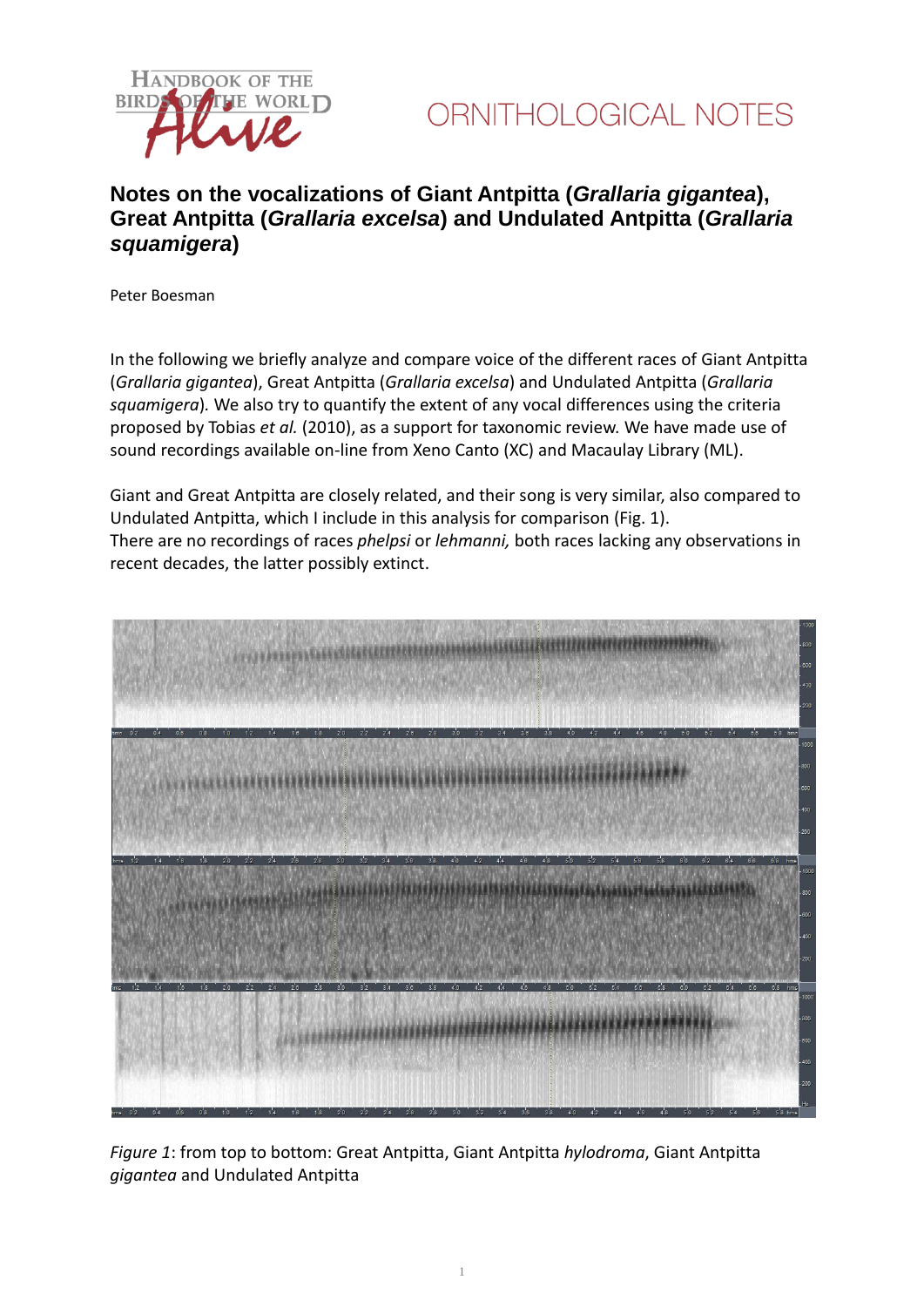

## ORNITHOLOGICAL NOTES

I have measured a number of basic sound parameters, but have omitted recordings which I believe are wrongly identified, e.g. all recordings in Macaulay library of Great Antpitta are rather Undulated Antpitta based on voice, and are recorded at 2450m which is also slightly above the elevational range of the former.

|                | Great Antpitta              | <b>Undulated Antpitta</b>         |
|----------------|-----------------------------|-----------------------------------|
|                | race <i>excelsa</i> (n=6)   | $(n=9)$                           |
| total length   | 4.04-5.15s                  | $3.7 - 5.4s$                      |
| start freq.    | 570-660Hz                   | 530-730Hz                         |
| end freq.      | 730-830Hz                   | 690-790Hz                         |
| pitch rise     | 90-210Hz                    | 110-230Hz                         |
| start pace*    | 0.05-0.055                  | 0.049-0.062                       |
| end pace       | 0.039-0.042                 | 0.062-0.076                       |
| pace ratio     | 1.24-1.31                   | 0.74-0.86 (1 rec. from Peru 0.95) |
| end drop notes | 0-3 (mostly 2-3)            | $0 - 2$                           |
|                | Giant Antpitta              | Giant Antpitta                    |
|                | race <i>hylodroma</i> (n=7) | race gigantea (n=3)               |
| total length   | 4.2-7.05s                   | $5.3 - 8.1s$                      |
| start freq.    | 580-650Hz                   | 550-670Hz                         |
| end freq.      | 695-800Hz                   | 750-860Hz                         |
| pitch rise     | 95-170Hz                    | 190-200Hz                         |
| start pace     | 0.057-0.07                  | 0.05-0.055                        |
| end pace       | 0.06-0.074                  | 0.045-0.05                        |
| pace ratio     | $0.81 - 1.08$               | $1.0 - 1.22$                      |
| end drop notes | $0 - 1$                     | $0 - 2$                           |

\* pace is measured here as period, the duration between two subsequent notes

From these data, it would seem that the main vocal difference is the acceleration of the song, with Undulated Antpitta slowing down most towards the end, and Giant Antpitta race *hylodroma* only slightly less. Giant Antpitta race *gigantea* accelerates slightly towards the end, and Great Antpitta accelerates most, reaching the highest pace of all towards the end. Other vocal differences would need more samples to substantiate, but it would seem that Giant Antpitta (all races) tends to have a longer song, and race *gigantea* tends to end at the highest frequency (followed by Great Antpitta).

It is clear that the differences in song are subtle. Also, when two birds are counter-singing, they do so at slightly different pitch, increasing to some extent variability. We can nevertheless conclude the following:

Song of Great Antpitta differs the most from Undulated Antpitta (much higher end pace and acceleration rather than deceleration, total score about 4). Giant Antpitta race *hylodroma* is closest to Undulated Antpitta (total score about 2), and Giant Antpitta race *gigantea* is in between.